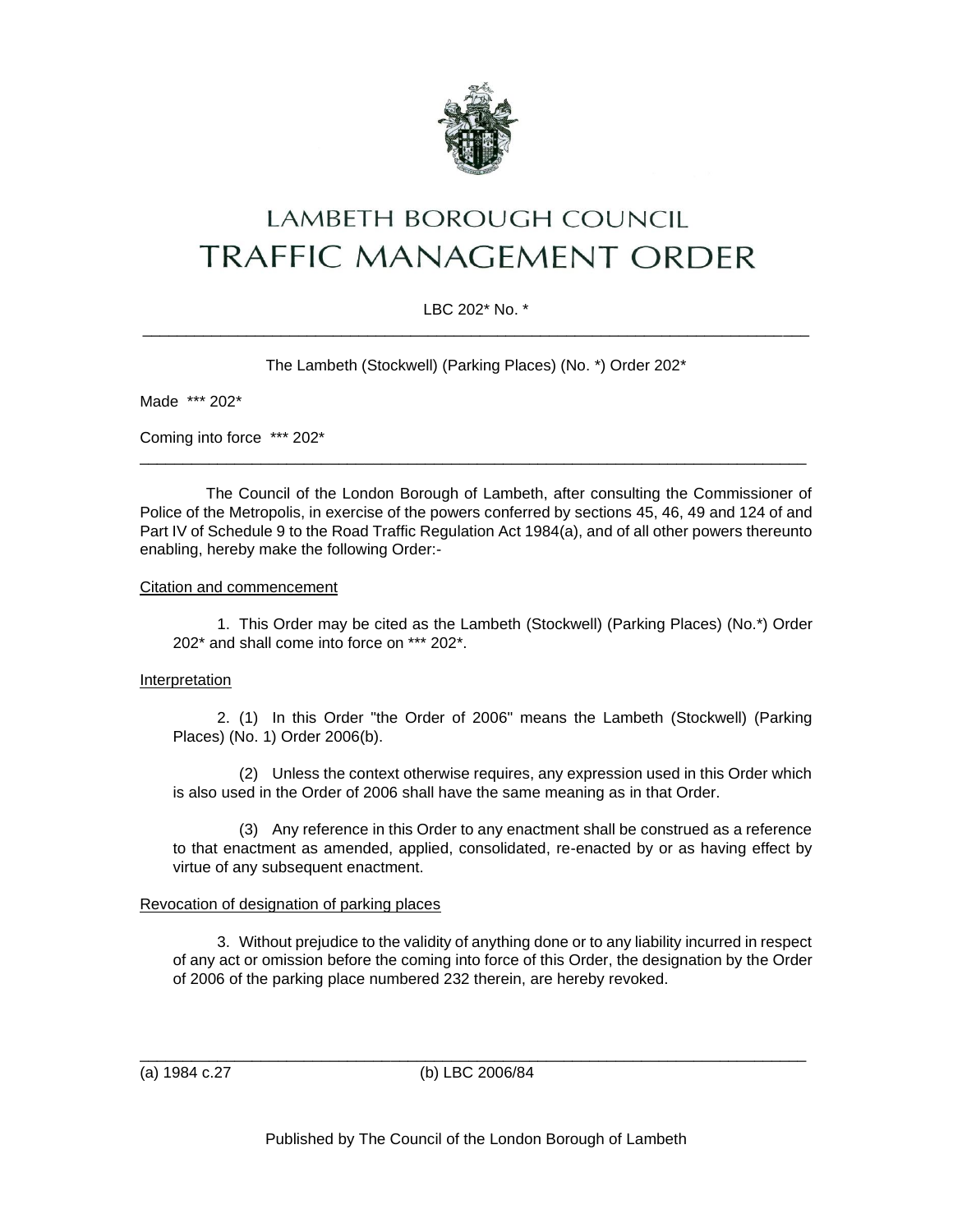4. (1) Each area on a highway comprising the length of carriageway of a street specified in column 2 of the Schedule to this Order and bounded on all sides by a white line marking is designated as a parking place.

(2) The reference in this Article to a white line marking shall be construed as a reference to the white line marking (either broken or continuous) provided for in Schedule 7 to the Traffic Signs Regulations and General Directions 2016(a) or, if applicable, authorised by the Secretary of State by virtue of section 64 of the Road Traffic Regulation Act 1984.

(3) The provisions of the Order of 2006 (other than Articles 3, 16 and 41) shall apply to the areas designated as parking places by this Order as if in those provisions any reference to a parking place included a reference to an area designated as a parking place by this Order and as if any reference to Schedule 8 to the Order of 2006 included a reference to Schedule 3 to this Order.

Placing of traffic signs, etc.

- 5. The Council shall:-
	- (a) place and maintain traffic signs indicating the limits of each parking place referred to in the Schedule to this Order;
	- (b) place and maintain in or in the vicinity of each parking place referred in the Schedule to this Order traffic signs indicating that such parking place may be used during the permitted hours for the leaving only of the vehicles specified in Article 4(2) of the Order of 2006;
	- (c) carry out such other work as is reasonably required for the purposes of the satisfactory operation of each parking place referred to in the Schedule to this Order.

Dated this \*\*\*\* day of \*\*\* 202\*.

## Ben Stevens Highway Network Manager

(a) S.I. 2016/362

\_\_\_\_\_\_\_\_\_\_\_\_\_\_\_\_\_\_\_\_\_\_\_\_\_\_\_\_\_\_\_\_\_\_\_\_\_\_\_\_\_\_\_\_\_\_\_\_\_\_\_\_\_\_\_\_\_\_\_\_\_\_\_\_\_\_\_\_\_\_\_\_\_\_\_\_\_